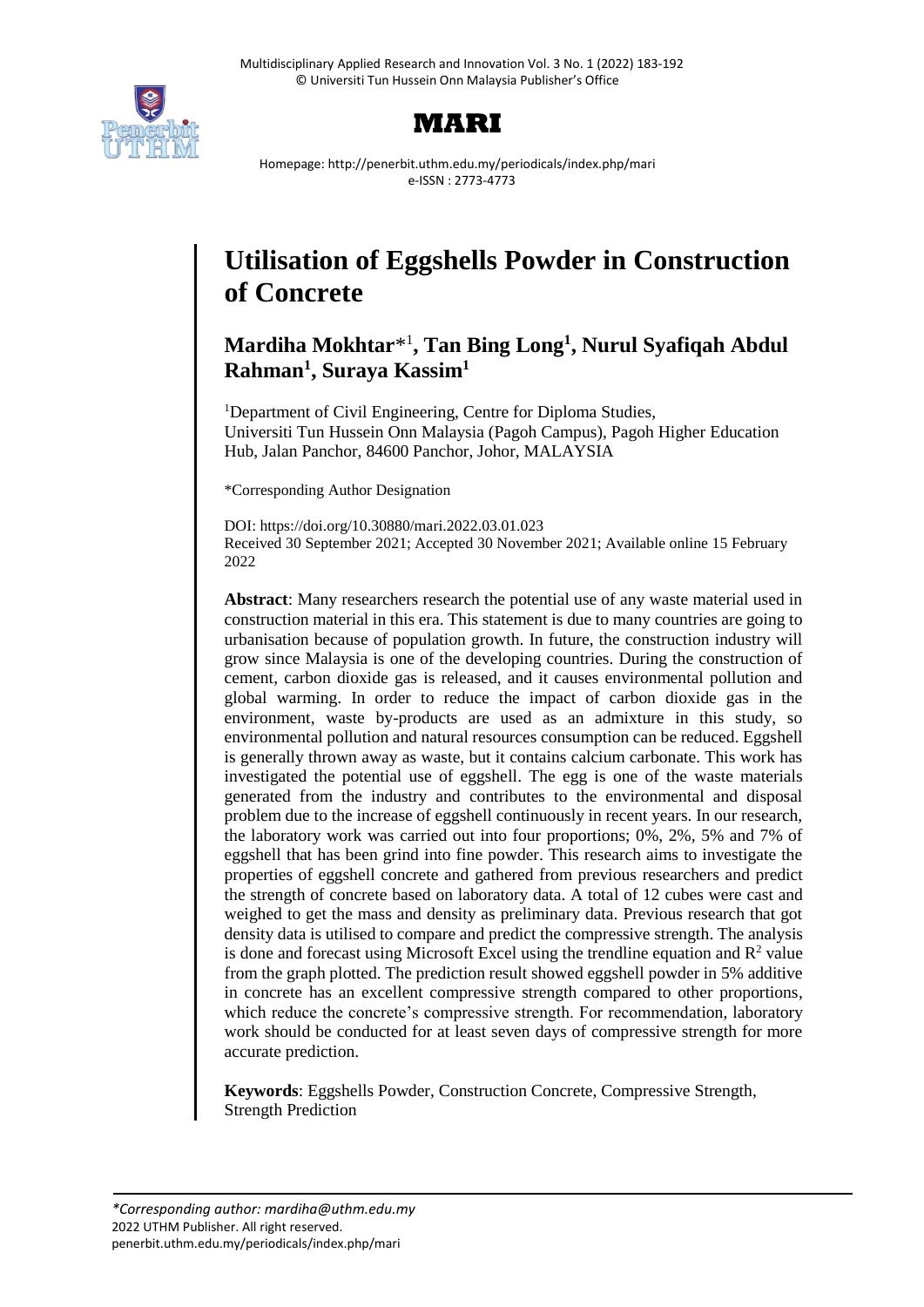#### **1. Introduction**

Throughout the world, concrete is one of the most critical parts of a construction project. This material has several different uses and is widely used to construct most buildings, pavements, sidewalks, and many others structures. In other words, concrete has been labelled as the backbone of the infrastructure development of a nation. Every project, especially the bigger one, requires a higher cost to cover all the construction costs, including workers, materials, and others. Many researchers come with good alternative ideas to reduce construction costs and save the budget by forming waste materials with processing and treatment that might replace potential building material used in many construction projects [1]. This suitable alternative has positive impacts on both earth and human.

Research has shown that recycled materials used in replacing some of the standard mixture components in concrete products can also produce a more sustainable building material. One common material that can be recycled and used in concrete applications is eggshell. The use of eggshell in construction materials can produce good strength characteristic concrete when mixed with others materials [2]. Most of the eggshell contains about 0.3% magnesium, phosphorous, and traces of sodium, zinc, potassium, iron, copper and manganese. The quality of eggshell usually affected by nutrient adequacy, flock health problem, breeding and environmental condition. Besides, the controlling rate of egg weight also contributes to a good quality of eggshell, and it does not depend on the high thickness eggshell means strong. The eggshell is used in micro size because the smaller the size, the stronger it will be. This statement is due to the unique characteristics of eggshell, which can operate as rigid particulate fillers of the concrete. This fact is also because of the shape and organisation of organic and inorganic component of the eggshell [3].

The eggshell powder is mainly composed of calcium compounds scientifically, which is very similar to cement. Researchers have shown that eggshell powder primarily contains lime, calcium, and protein. It can be used as an alternative raw material in construction to produce wall tile material, concrete, cement paste, etc. Eggshell also contributes to the construction industry in reducing construction costs and landfills, which gives good performance in concrete and durability properties [4]. Thus, eggshells can produce the new raw material for development in the construction industry as an additive in conventional concrete.

In our country, waste disposal is one issue that leads to an environmental problem and has dramatically increased in recent years. In this county, the most common waste disposal is compositing, open burning, incineration, and most eggshell waste deposited in landfills. Based on the news [1], Malaysians consume the highest chicken and egg compared to the other Asian, including Indonesian. The record shows that the Indonesian swallowed per capita egg was recorded as one egg per week, which is still low. For Malaysian, the per capita egg recorded at three-egg per day, which shows the big difference with Indonesian [1]. This statement is due to the high demand for local food that required egg as the main menu.

However, the large amount of waste production tends to increase the number of landfill sites and the number of landfill sites expected to increase due to growth in population, economy, and agriculture. Based on the research, dumping site in Malaysia has grown alarming. So identifying material from waste and using it in concrete production could be wise as Portland cement that costly, energy-intensive, and produces large amounts of carbon emissions. The disposal method such as landfill is not done appropriately and adversely affects the environment [2]. The dumps will fill continually if current trends of waste generation and handling. Therefore, efficient ways should identify by utilising waste to reduce waste disposal, such as by 3R practices; reduce, reuse, and recycle.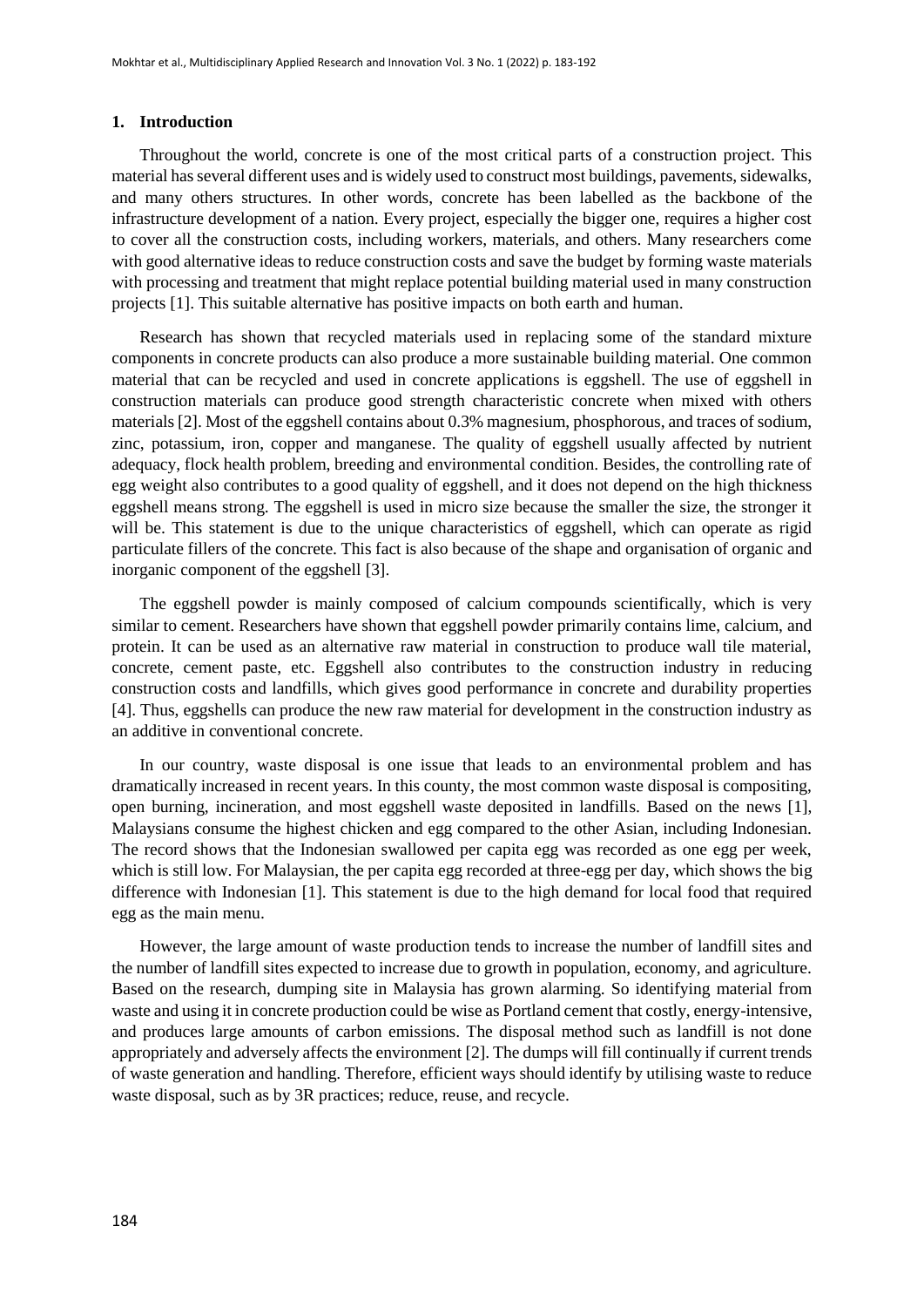### 1.1 Objective

The objective of this research are as follow;

- To investigate the properties of eggshell concrete and gathered from previous researchers.
- To predict the strength of concrete based on laboratory data.

# 1.2 Scope and Limitation of Work

The research scope of this study is to investigate the properties of eggshell powder concrete from laboratory work results and analyse data gathered from previous researchers. The properties that have been analysed and predict is compressive strength which use to determine the optimum ratio of eggshell powder when mixed with other materials to form a good concrete and get the significant compressive strength. The eggshell must grind until it turns into a fine powder before mixing the concrete cubes. The mass is weighed after one day of setting. The mass results are used to calculate the density of cubes with the known dimension of cubes. The prediction of our concrete cubes' compressive strength is compared to the previous study based on the densities.

#### 1.3 Significant of Study

This study is significant for finding and investigating alternative ways to replace the construction materials with the eggshell powder partially. In this case, the methods used will help contribute and reduce the amount of eggshell waste and the cost of construction needed for every project. Besides, Malaysian is one of the biggest countries for egg consumers. Therefore, we can assume that this method is a solution to solve the problems and issues such as waste disposal. The prediction method used is significant because it helps to find the assumption results for compressive strength's data.

#### **2. Materials and Methods**

This part will clarify the method adopted by this research and mention every component involved in conducting the research: laboratory working, previous research studying, compressive strength predicting, and complying. This part also describes how the study can be carried out from the early stage and points out the issues addressed in more depth regarding the research method's execution to be interpreted. The technique in this part relates to the process of gathering data to carry out the prediction results. After collecting and processing the data obtained, the prediction technique will be used to gaining the results. Graph prediction and comparison techniques will use based on the data obtained from various sources using Microsoft Excel. The data will be compared with each other to prove the effectiveness as it is used.

## 2.1 Materials

# 2.1.1 Eggshell

Eggshell and eggshell powder contains calcium, zinc, iron, phosphorus, and magnesium. It is also known as a smooth surface that is desirable compared to rough eggshells that fracture more easily. The characteristics of the eggshell are similar to quarried limestone in terms of durability, water absorption and strength. That's why eggshell is be selected to replace quarried limestone. Besides, eggshell also has its grade, which is the best quality from commercial layers containing approximately 2.2 grams of calcium in calcium carbonate forms. Many factors affect quality, such as nutrient adequacy, flock health problem, environmental condition and breeding [2]. The rate of controlling egg weight is also essential to get a good quality of the eggshell. Most people assume that the thicker the eggshell is higher the strength, but sometimes it is not relevant because the thin one is usually more strong than the thick one. This fact is due to the shape and organisation of the organic and inorganic component of the shell [2].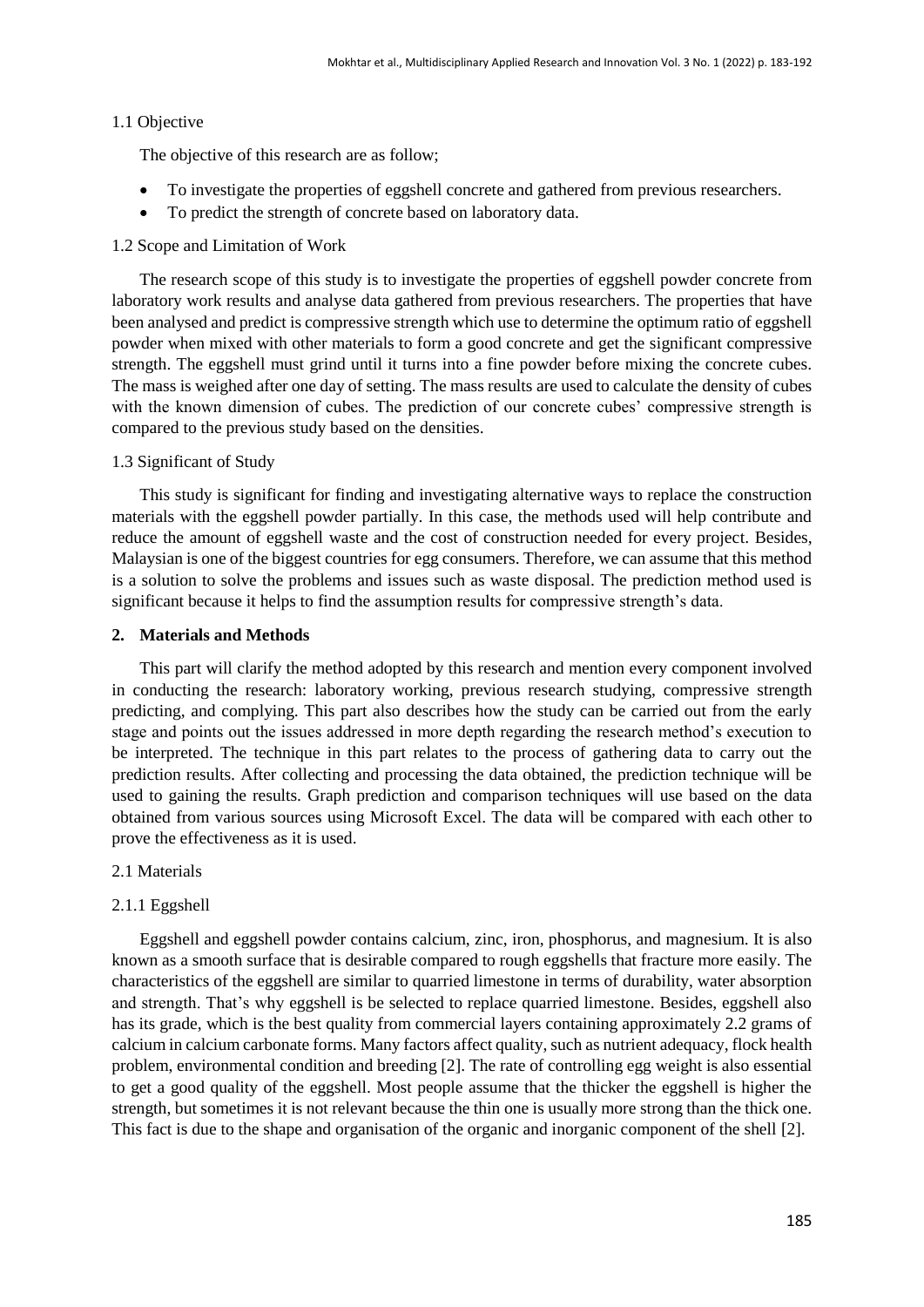#### 2.1.2 Cement

Cement or some form of binding agent is required in practically all types of construction. In recent years, the cement market has been dominated by a single product, Ordinary Portland Cement (OPC). OPC is an expensive and sometimes scarce mineral in many nations, particularly Nigeria, which has severely hindered the construction of affordable housing. As a result, alternative cement offers an excellent technical alternative to OPC at a much lower cost. They can make a significant contribution to the availability of low-priced construction materials and, as a result, affordable housing [5].

### 2.1.3 Fine Aggregates

The effect of fineness, shape, and surface texture of fine particles on mechanical characteristics is frequently overlooked in traditional concretes, even though these features may increase water demand. The hydrated cement paste and the transition zone around the aggregate are relatively weak in this concrete. As a result, at the same degree of hydration, the water-cement ratio governs the mechanical properties of concrete [6]. The best fine aggregate grading is determined by the type of operation, the richness of the combination, and the maximum coarse aggregate size. A grade that approaches the maximum permitted percentage of passing each sieve is preferable for workability in leaner mixtures or when using small-size coarse particles [7].

#### 2.1.4 Coarse Aggregates

Suppose that the proportion of fine aggregate to total aggregate creates concrete with good workability. In that case, the grading for a maximum size coarse aggregate can be changed over a modest range without a notable effect on the mixture's cement and water requirements. If the coarseaggregate grade varies greatly, the mix proportions should be adjusted to make workable concrete. Because variances are difficult to predict, it is frequently more cost-effective to maintain uniformity in manufacturing and managing coarse aggregates than eliminating gradation variations [7].

#### 2.1.5 Water

Water is also one of the primary material used in concrete making. Generally, water is available easily on the site and lab, such as tap water, well water, municipal wastewater, etc. Increasing the amount of water in the mixtures will improve their workability. More water also increases the potential for segregation, settling coarse aggregate particles, increased bleeding, drying shrinkage and cracking, and decreasing the strength and durability. The quality of water plays an essential role because it will cause corrosion to the steel reinforcement. Besides, quality also affects by harmful substances such as oil, acid, salt, sugar, silt and organic matter [2].

#### 2.2 Methods for Laboratory Work

#### 2.2.1 Preparation of Materials Required from Raw Ingredient

Cement, sand and aggregate are the primary materials in the construction of concrete. However, in this study, it used other materials to replace some of these primary materials, which we used eggshell powder to replace cement partially. These essential materials are sourced from the Heavy Structural Engineering Technology Workshop and Concrete Technology Workshop in the UTHM Pagoh campus, and we also purchased eggshell powder in-store. As for the material ratio, 0%, 2%, 5%, and 7% of eggshell in fine powder form is used for the mixture. The cement to the sand ratio that we use is 1:2, which means 1 part of cement to 2 parts of sand for each percentage of mixture that we conduct. The water-cement ratio that we used in construction concrete is 0.4.

#### 2.2.2 Method for Preparing Concrete Cube

The concrete that has been used in this laboratory work is based on British Standard EN 12390- 2:2000 [11], part 2 of testing hardened concrete that entitles making and curing specimens for strength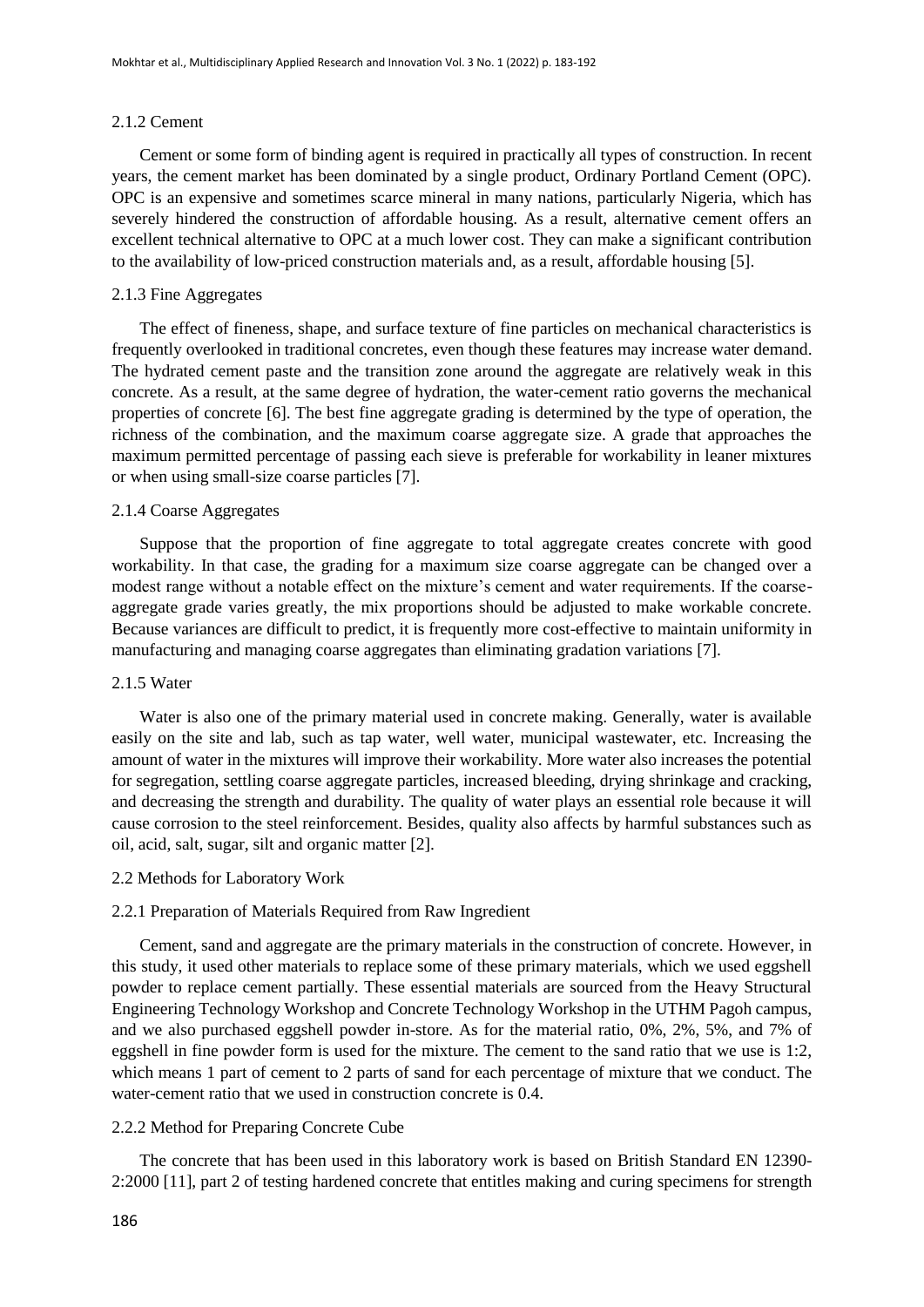tests. Usually, the concrete will be mixed using only hands for concrete in small quantities as our laboratory work. The primary tool used in manual concrete mixing is the scope. First of all, the mass measured cement, sand, and aggregate are placed on a tray. Next, the materials were mixed using a scope by flipping the mixture in one direction and repeated in the opposite direction three times for each order, and this inversion work was done in a dry state. After that, a puddle or crater is made in the middle of the mixture. Finally, water is poured into it, and the steps above are repeated for moist conditions.

The concrete cube test is one of the tests carried out on the concrete mix upon arrival at the construction site. The purpose is to determine the strength of concrete. First of all, concrete cubes are made using plastic moulds measuring 100 mm  $\times$  100 mm  $\times$  100 mm, and the concrete mix is put into a mould in three layers, and each layer is compacted with 30 strokes. The top surface of the concrete is levelled and labelled according to the date it was made. Lastly, the mould is protected from moisture for 24 hours. After the cube is opened, a curing process must be done. One of the curing methods is to soak in water for 7, 14 and 28 days. This process is done to prevent water evaporation from the cube before the compressive strength test is made. Each concrete must be labelled.

2.3 Prediction Method for Compressive Strength

# 2.3.1 Gathering and Analysing of Data from Laboratory Work

The mass of concrete cubes is weighed after the cube is opened out. **Table 1** showed the mass recorded results from laboratory work and density calculated for further prediction data.

#### 2.3.2 Gathering and Analysing of Data from Previous Research

This research proposes making a prediction based on previously completed research data taken from official journal sources. The data obtained has performed use of eggshells in the construction concrete. Other than that, the completed and thorough in gaining the data is significant for prediction. Taken data are from the journal "Properties of concrete with eggshell powder as cement replacement" [8] and "Eggshell Powder: Potential Filler in Concrete" [9].

The data can be analysed in table form, and a few types of graphs can plot to show the result from the research. Graphs can plot from data are the percentage of eggshell powder against density, compressive strength against the portion of eggshell powder, and compressive strength against density as in **Figure 1**. **Figure 1** is more related and complete to this research, so it is used as the primary prediction data of this study.

#### 2.3.3 Prediction of Compressive Strength

Based on the data obtained, a comparison will be carried out according to the same aspect from laboratory work and previous research from [8], compressive strength and density. It is due to each project may be used different types of material besides the eggshells in the construction concrete. By compare the nearly accurate project from the same aspect, a definite result could be obtained.

The prediction is carrying out by scaling a comparison graph that containing the complete data from previous research. As a result of the graph, the value of  $\mathbb{R}^2$  will be obtained and be analysed. A statistic provides information on a model's quality of fit. The  $R^2$  coefficient of determination in regression is a statistical measure of how well the regression predictions resemble the actual data points. An  $\mathbb{R}^2$  shows that the regression predictions fit the data perfectly. On behalf of it, the linear trendline equation will be obtained as the nearer value of  $\mathbb{R}^2$  to 1, the better the trendline fits the data [10].

After all the prediction and comparison graph be obtained, the analysis could be conducted based on the  $R<sup>2</sup>$  value and linear trendline equation resulting in the graph of compressive strength against the percentage of eggshells powder for seven days and 28 days as shown in **Figure 3** and **Figure 4**.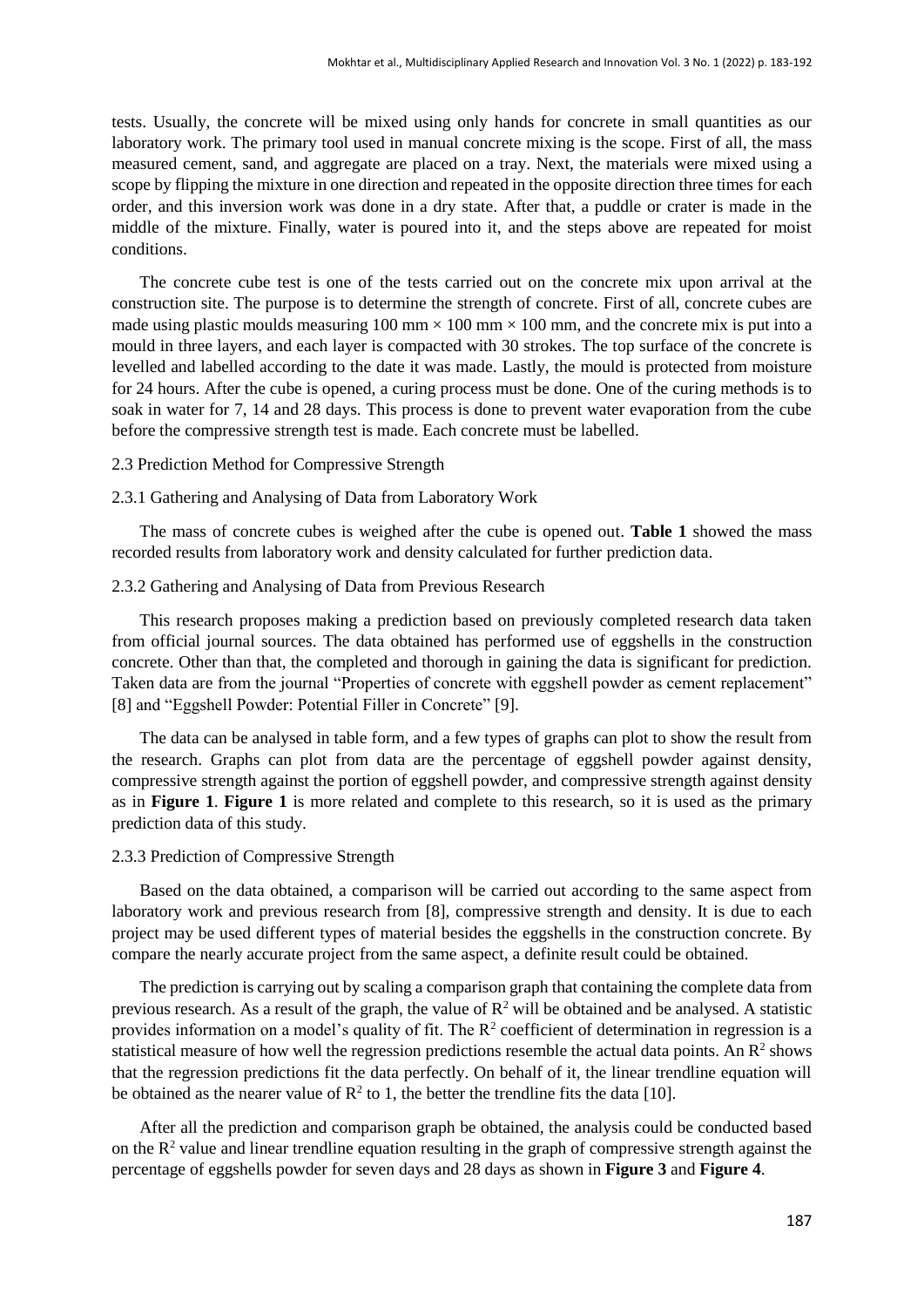# **3. Results and Discussion**

This part discusses how to utilise the mass of specimens with different percentages of eggshell powder used in the concrete mixture making from our laboratory work. First, from the known mass and volume of cubes, the density of the cube mixture can be calculated. Next, the data from other researchers are used to compare and predict our cube's compressive strength. Finally, Microsoft Excel is used to indicate based on their  $R^2$  value and linear trendline equation.

3.1 Results of Mass and Density Used for Prediction

| Percentage     | Mass (grams) |      |      | Density $(kg/m^3)$ |      |                | Average           |
|----------------|--------------|------|------|--------------------|------|----------------|-------------------|
| $(\%)$         | S1           | S2   | S3   | S1                 | S2   | S <sub>3</sub> | density           |
|                |              |      |      |                    |      |                | $(\text{kg/m}^3)$ |
|                | 2121         | 2125 | 2105 | 2121               | 2125 | 2105           | 2117              |
| $\gamma$       | 2098         | 2080 | 2107 | 2098               | 2080 | 2107           | 2095              |
| 5              | 2041         | 2089 | 2058 | 2041               | 2089 | 2058           | 2063              |
| $\overline{ }$ | 1925         | 1860 | 1887 | 1925               | 1860 | 1887           | 1891              |

**Table 1: Results of mass and density used for prediction**

**Table 1** shows the value of mass obtained in grams and density calculated with different percentages of eggshell powder used in concrete making from our laboratory work. The cube's size that we used is 100 mm  $\times$  100 mm  $\times$  100 mm with a volume of 1,000,000 mm<sup>3</sup> or in an SI unit of 0.001 m<sup>3</sup>. Density is mass per unit volume, so it can calculate by multiplying the mass obtained with 0.001 kg per grams and dividing by  $0.001 \text{ m}^3$ . It will get the density value in kg/m<sup>3</sup>, which is the same as the mass value in grams, because the calculation's constant is cancels out mathematically. We can calculate the average cube's density and use that value to predict compressive strength further.

3.2 Data Analysis from Past Research and Preliminary Prediction of Compressive Strength

Analyse's data are from the journal "Properties of concrete with eggshell powder as cement replacement" written by Amarnath Yerramala [8] and "Eggshell Powder: Potential Filler in Concrete" written by Doh Shu Ing [9].

**Figure 1** shows a graph of compressive strength against density that the results take from past research [8]. We get three equations from the linear trendline. The value of *y* indicates compressive strength, while the value of *x* indicates density.



**Figure 1: Graph of compressive strength against density (data from [8])**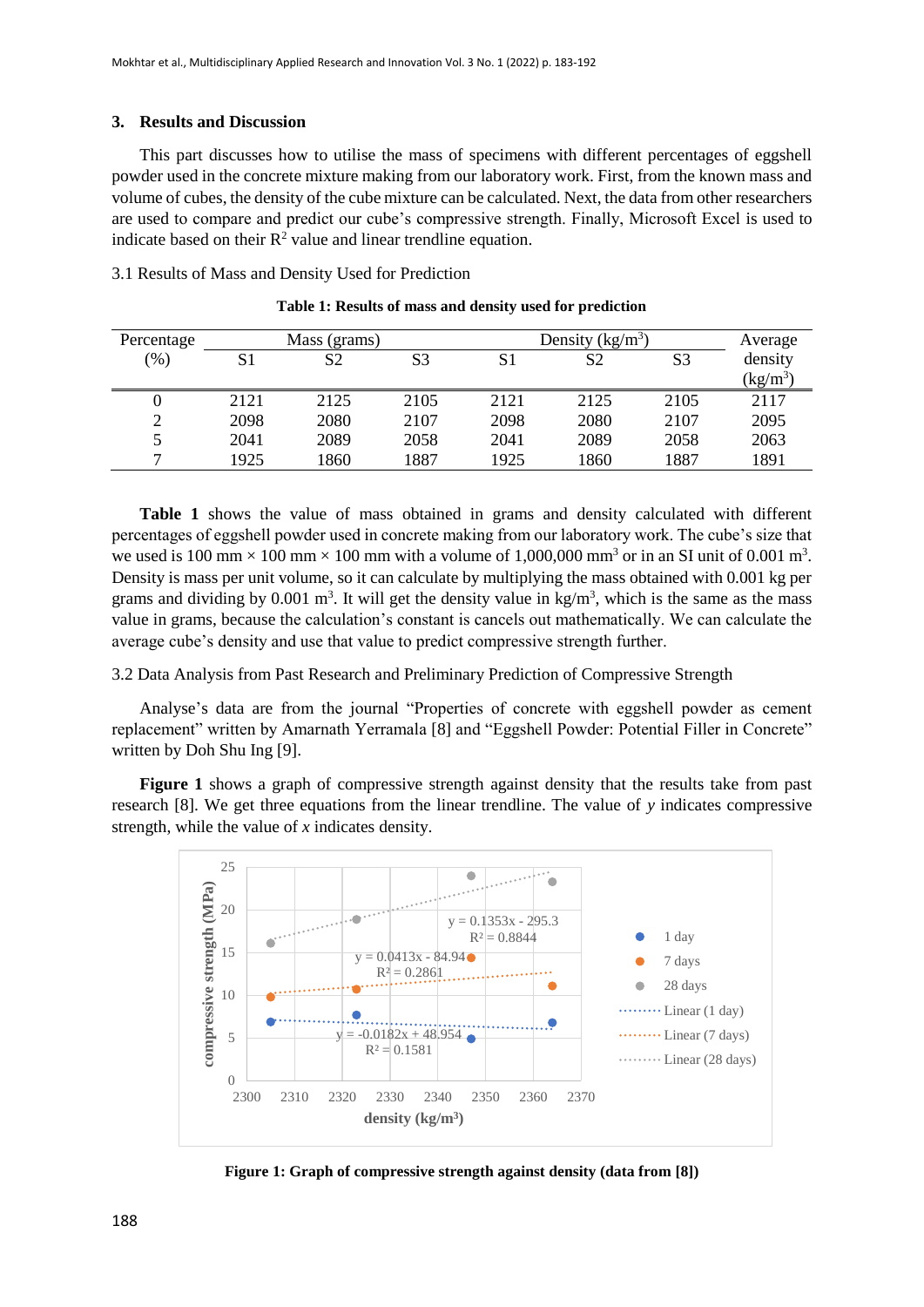$y = -0.00182x + 48.954$  Eq. 1  $y = 0.0413x - 84.94$  **Eq. 2**  $y = 0.1353x - 295.3$  Eq. 3

Eq. 1 shows the equation for 1-day compressive strength, Eq. 2 shows the equation for seven days compressive strength and Eq. 3 shows the equation for 28 days compressive strength. Therefore, the average density value from our laboratory work can be substituted in each equation, as shown in **Table 1**. The calculation results and the corresponding compressive strength and its percentage of eggshell powder from past research by different day curing of compressive strength are shown in **Table 2**.

|         | Prediction |                  |           | Data from [8]    |       | Data from [9] |       |
|---------|------------|------------------|-----------|------------------|-------|---------------|-------|
|         | Density    | Percentage       | CS        | Percentage       | CS    | Percentage    | CS    |
|         | $(kg/m^3)$ | $(\%)$           | (MPa)     | $(\%)$           | (MPa) | (% )          | (MPa) |
| 1 day   | 2117       | 0                | 10.425    | $\boldsymbol{0}$ | 6.8   |               |       |
| CS      | 2095       | 2                | 10.825    | 5                | 4.9   |               |       |
|         | 2063       |                  | 11.413    | 10               | 7.7   |               |       |
|         | 1891       |                  | 14.544    | 15               | 6.9   |               |       |
| 7 days  | 2117       | $\boldsymbol{0}$ | 2.492     | $\mathbf{0}$     | 11.1  | $\theta$      | 21.22 |
| CS      | 2095       | 2                | 1.584     | 5                | 14.4  | 5             | 17.48 |
|         | 2063       |                  | 0.248     | 10               | 10.7  | 10            | 18.38 |
|         | 1891       |                  | $-6.855$  | 15               | 9.8   | 15            | 15.14 |
|         |            |                  |           |                  |       | 20            | 17.20 |
| 28 days | 2117       | $\Omega$         | $-8.870$  | $\overline{0}$   | 23.3  | $\Omega$      | 27.20 |
| CS      | 2095       | 2                | $-11.847$ | 5                | 24.0  | 5             | 29.63 |
|         | 2063       |                  | $-16.221$ | 10               | 18.9  | 10            | 42.82 |
|         | 1891       |                  | $-39.493$ | 15               | 16.1  | 15            | 38.67 |

**Table 2: Comparison of compressive strength between prediction and data from past researches [8] and [9] by the percentage of eggshell powder (\*CS = compressive strength)**

#### 3.3 Further Prediction from Equation Involved

Compared to the value of prediction from **Table 2**, 1-day compressive strength values are more significant because it does not have any negative value. Therefore, we plot a graph of 7 days and 28 days compressive strength against 1-day compressive strength, as shown in **Figure 2**.



**Figure 2: Comparison of compressive strength [8]**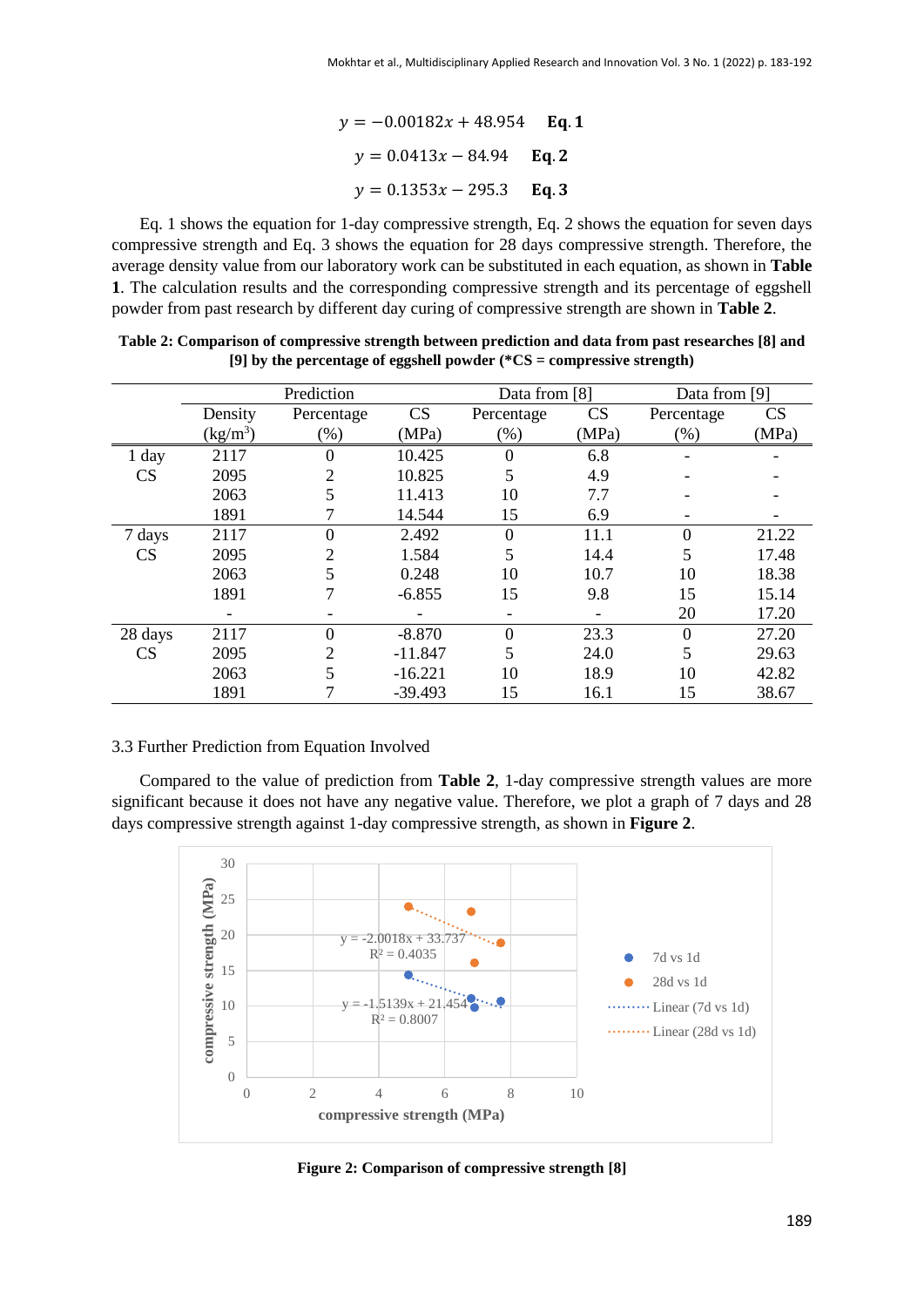# $y = -1.5139x + 21.454$  Eq. 4  $y = -2.0018x - 33.737$  Eq. 5

From **Figure 2**, two equations are obtained from the linear trendline, which is Eq. 4 is seven days, and Eq. 5 is 28 days compressive strength. Next, we substitute the prediction value of 1 day compressive strength as x value from **Table 2** into Eq. 4 for seven days compressive strength and Eq. 5 for 28 days compressive strength. The latest value of the compressive strength test shown in **Table 3**.

| Percentage of eggshell powder | Compressive strength (MPa) |         |  |  |
|-------------------------------|----------------------------|---------|--|--|
| $\%$                          | days                       | 28 days |  |  |
|                               | 5.672                      | 12.869  |  |  |
|                               | 5.066                      | 12.068  |  |  |
|                               | 4.175                      | 10.890  |  |  |
|                               | $-0.564$                   | 4.623   |  |  |

**Table 3: Final prediction value of compressive strength**

3.4 Comparison of Predicted Compressive Strength with Past Researches and Discussions

From **Table 3**, a graph of compressive strength against the percentage of eggshell powder for seven days as in **Figure 3** and 28 days as in **Figure 4** can plot to show the comparison between predicted compressive strength and past research [8] and [9].



**Figure 3: Graph of 7 days compressive strength against the percentage of eggshell powder [8] and [9]**



**Figure 4: Graph of 28 days compressive strength against the percentage of eggshell powder [8] and [9]**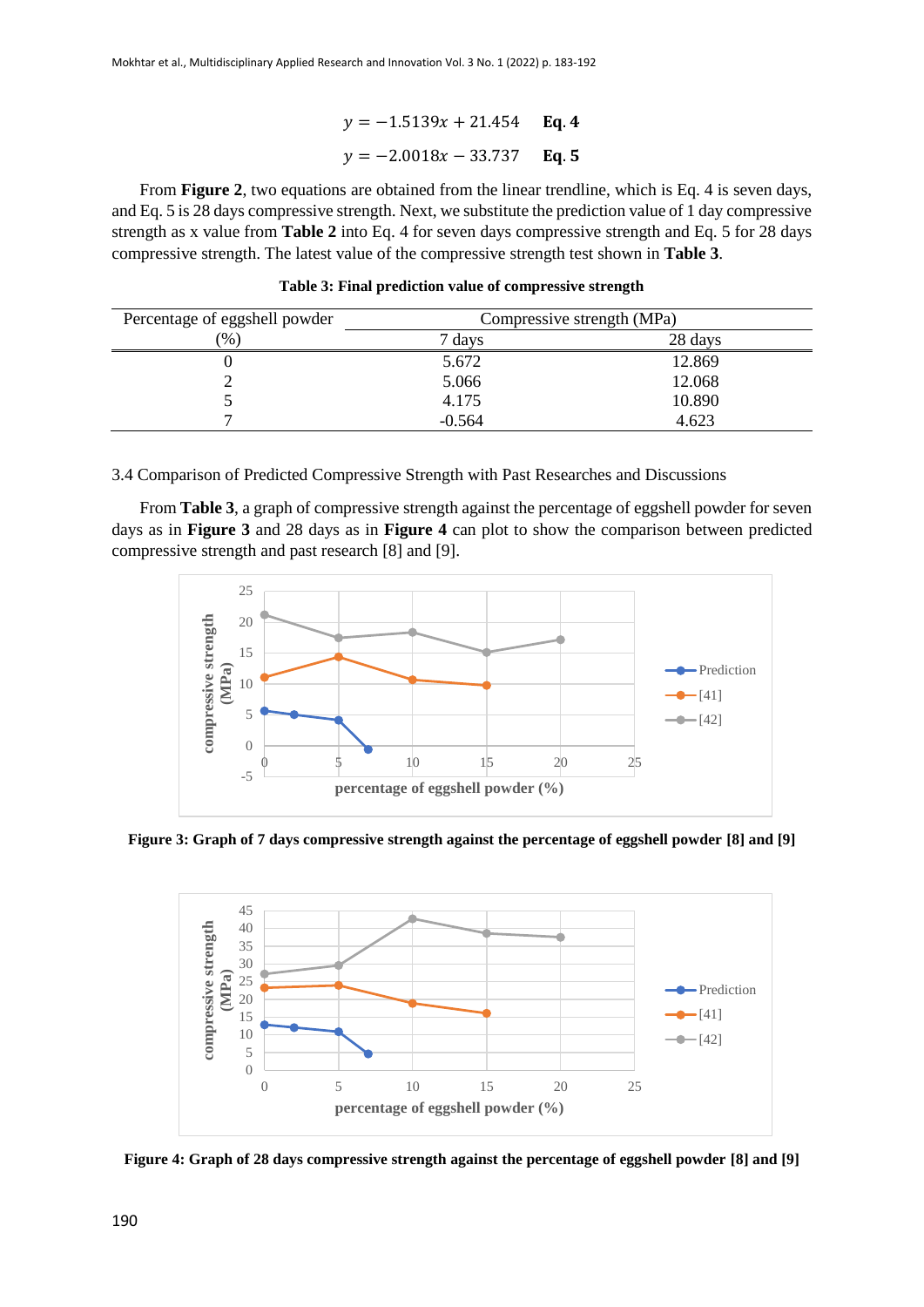It was a little bit high of data from [8] compared to [9]. Still, the prediction data is the lowest, as shown in **Figure 3** and **Figure 4**. It may be due to the different working of mixing concrete where the standard use for [8] is ASTM standard while [9] and this laboratory work use the British standard. It may also be due to the size of eggshell powder used in concrete construction as [8] uses 90 micrometres while [9] and this laboratory work uses 2.36 millimetres. It will make an impact on the density obtain between them. Furthermore, it also can notice that the predicted compressive strength value decreases sharply after 5% of eggshell powder used in concrete making. Therefore it can conclude that the optimum percentage of eggshell powder use in the concrete making is 5%.

#### **4. Conclusion**

In conclusion, the prediction method used to get the relevant results substantially affected accuracy and was generally more critical than other methods. The objectives of this study achieved where the prediction data was obtained based on the previous researches. Two previous research's journal is combined and compared to get more relevant results. Based on the prediction data, the most suitable percentage of eggshell powder was 5% compared to other portions because the compressive strength data predicted was 4.175 MPa for seven days and 10.890 MPa for 28 days. Eggshell powders can increase the strength of the concrete when mixed with other construction materials. Besides, the cost that needed to cover all the construction works and materials is relatively high. In addition, the increased consumption of eggs leads to an increase in eggshell waste which is highly harmful to the environment. The research for using eggshell as the materials in constructions is one of the solutions. The laboratory work should be conducted for at least seven days of compressive strength and record the results as a recommendation. The result obtained can be compared with other previous research's journal and helps to get a more accurate result for the prediction method.

### **Acknowledgement**

The authors would also like to thank the Centre of Diploma Studies, Universiti Tun Hussein Onn Malaysia, for its support.

# **References**

- [1] S. T. Aina, "Egg Shell As A Fine Aggregate In Concrete For Sustainable Construction," *Int. J. Sci. Technol. Res.*, vol. 4, no. 9, pp. 8–13, 2015.
- [2] M. N. S. Hut, "The Performance of Eggshell Powder As an Additive in Concrete Mixed," no. July, pp. 1–24, 2014.
- [3] K. B. Poornima, N. B. Darshan, R. T. Manjunath, K. R. Revanasiddappa, and M. T. Sanjay, "A Review Study of Egg Shell Powder as a Cement Replacing Material in Concrete," *Int. Res. J. Eng. Technol.*, vol. 3, no. 5, pp. 409–411, 2018.
- [4] Z. A. Abdel-Salam, A.M. Abdou, and M.A. Harith, "Elemental and Ultrastructural Analysis of the Eggshell: Ca, Mg and Na Distribution During Embryonic Development via LIBS and SEM Techniques," *Int. J. Poult. Sci.*, vol. 5, no. 1, pp. 35–42, Dec. 2005, doi: 10.3923/ijps.2006.35.42.
- [5] T. Y. Tsado, M. Yewa, S. Yaman, and F. Yewa, "Comparative Analysis of Properties of Some Artificial Pozzolana in Concrete Production," *Int. J. Eng. Technol.*, vol. 4, no. 5, p. 5, 2014.
- [6] A.-A. Abbas, "Using Different Types of Fine Aggregate To Produce High Strength Using Different Types of Fine Aggregate To Produce," *Des. Control Concr. Mix.*, vol. 32, no. December, pp. 187–196, 2016, [Online]. Available: http://www.ce.memphis.edu/1101/notes/concrete/PCA\_manual/Chap05.pdf.
- [7] B. Brown, "Chapter 5 : Aggregates for Concrete," in *Design and Control of Concrete Mixtures*, vol. 32, no. 5, 1998, pp. 12–14.